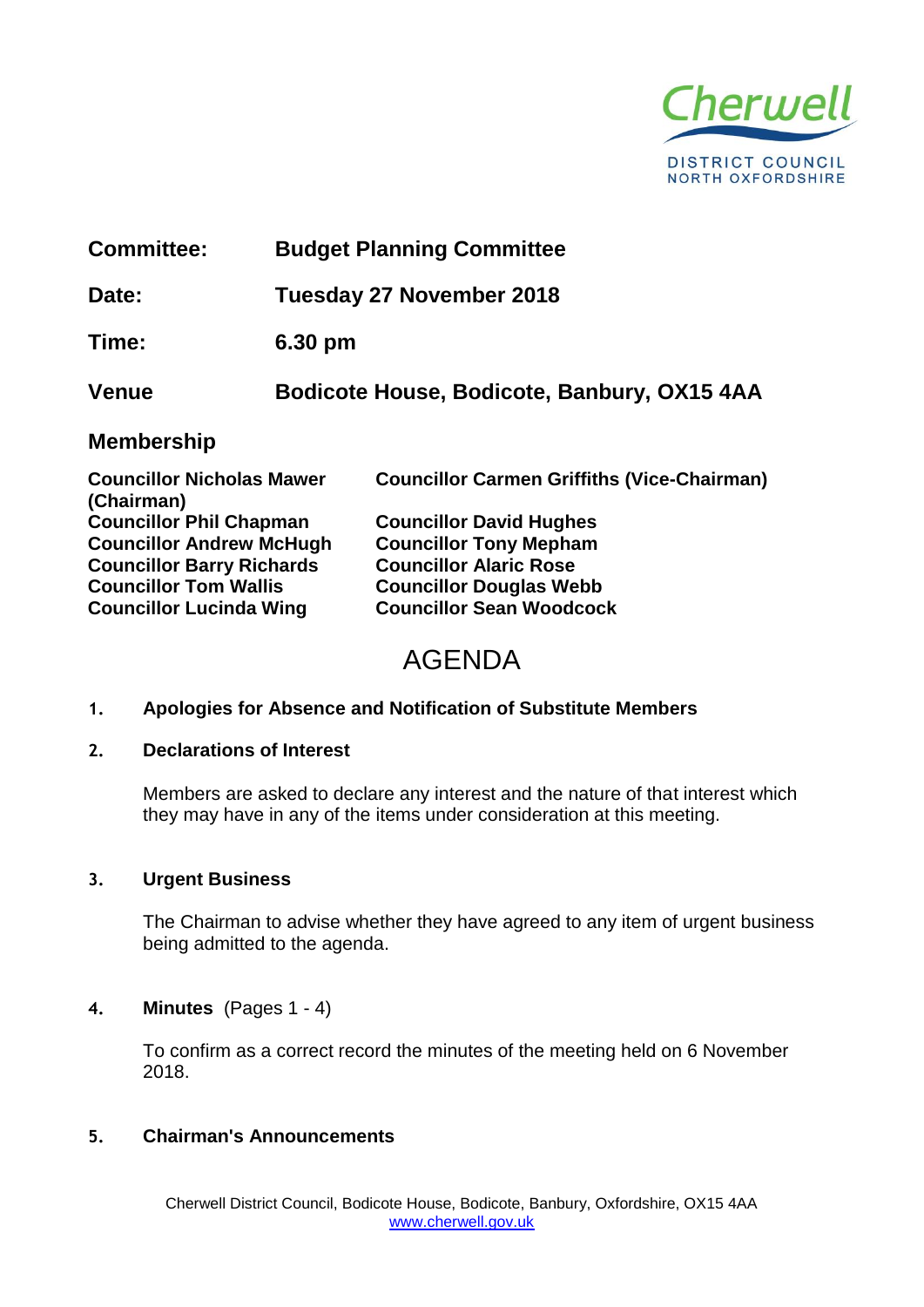To receive communications from the Chairman.

# **6. Finance Monitoring Report - September 2018** (Pages 5 - 54)

Report of the Assistant Director – Finance and Procurement

#### **Purpose of report**

This report summarises the Finance monitoring position as at the end of each month.

#### **Recommendations**

1.1 To note the contents of the report.

## **7. Medium Term Financial Strategy**

Verbal presentation from the Assistant Director: Finance and Procurement on the Medium Term Financial Strategy. Copies of the presentation will be available at the meeting.

## **8. Business Rates - An Overview** (Pages 55 - 70)

Verbal presentation from the Operations Director – CSN resources on the Business Rates Overview. A copy of the presentation is attached for information.

## **9. Local Discretionary Business Rate Relief Scheme for 2019-20** (Pages 71 - 78)

Report of the Interim Executive Director – Finance and Governance

#### **Purpose of report**

To provide members of Budget Planning Committee with details of the proposed Local Discretionary Relief Scheme before consideration by Executive.

## **Recommendations**

The meeting is recommended:

- 1.1 To note the contents of the report.
- 1.2 To recommend to Executive the adoption of the Local Discretionary Business Rates Relief Scheme for 2019-20

## **10. Business Rates Retail Relief Policy** (Pages 79 - 88)

Report of the Interim Executive Director – Finance and Governance

#### **Purpose of report**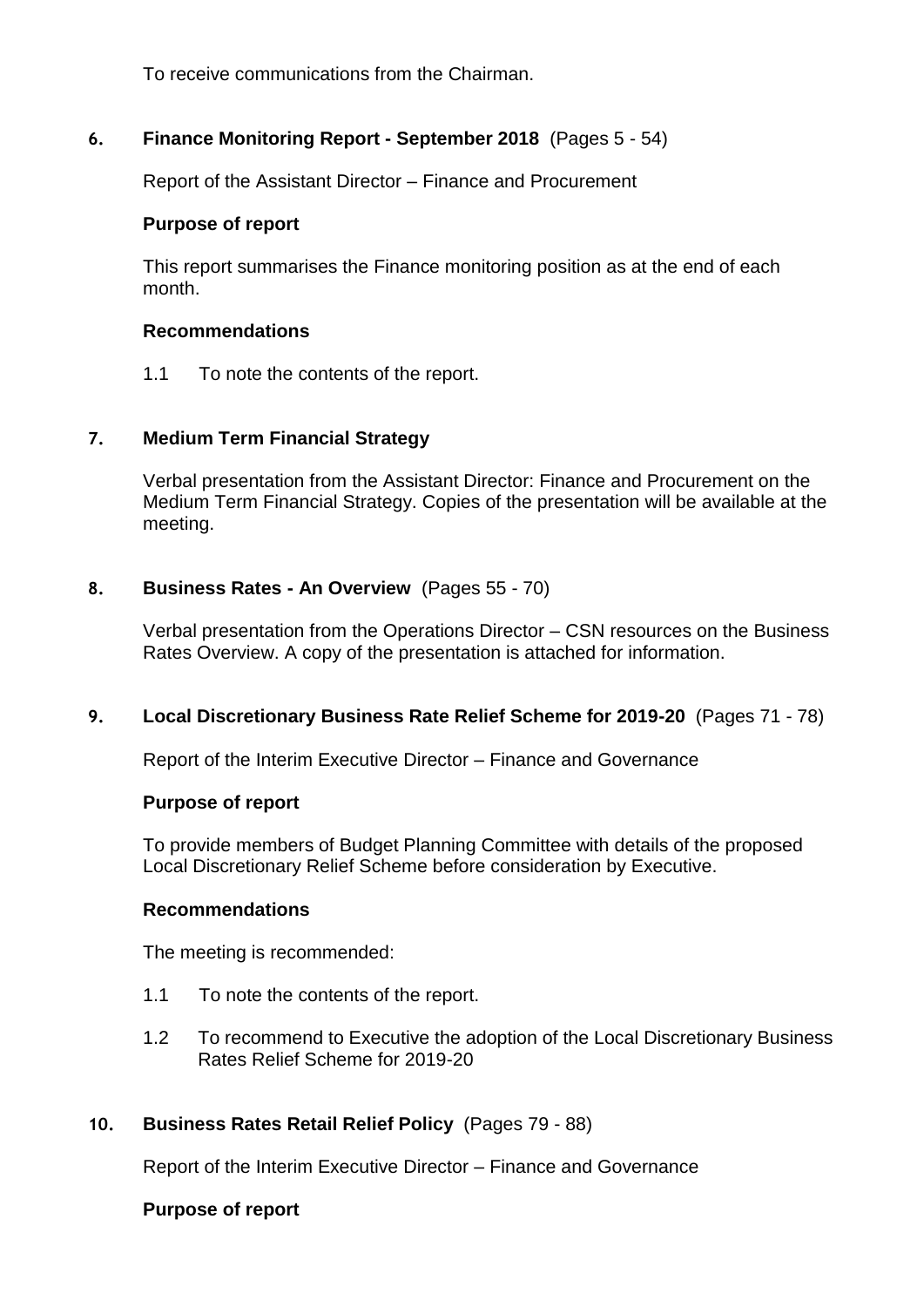To provide members with an update on the Business Rates Retail Relief announced in the recent Budget and to propose a Retail Relief Policy for recommendation to Executive.

#### **Recommendations**

The meeting is recommended:

- 1.1 To note the contents of this report.
- 1.2 To consider and recommend to Executive the proposed Business Rates Retail Relief Policy contained in Appendix 1 of the report.

## **11. 100% Council Tax Premium on Long Term Empty Dwellings** (Pages 89 - 92)

Report of the Interim Executive Director – Finance and Governance

#### **Purpose of report**

To provide members with an update on the change in legislation to allow for a Council Tax premium of 100% on properties that are empty for 2 years or more and to seek a recommendation for Executive on the introduction of 100% Empty Homes Premium.

#### **Recommendations**

The meeting is recommended:

- 1.1 To note the contents of the report and any financial implications for the Council.
- 1.2 To make a recommendation to Executive on the introduction of an Empty Homes Premium of 100% from 1 April 2019.

## **12. Review of Committee Work Plan** (Pages 93 - 94)

To review the Committee Work Plan.

# **Councillors are requested to collect any post from their pigeon hole in the Members Room at the end of the meeting.**

# **Information about this Meeting**

## **Apologies for Absence**

Apologies for absence should be notified to [democracy@cherwellandsouthnorthants.gov.uk](mailto:democracy@cherwell-dc.gov.uk) or 01327 322043 / 01295 221550 prior to the start of the meeting.